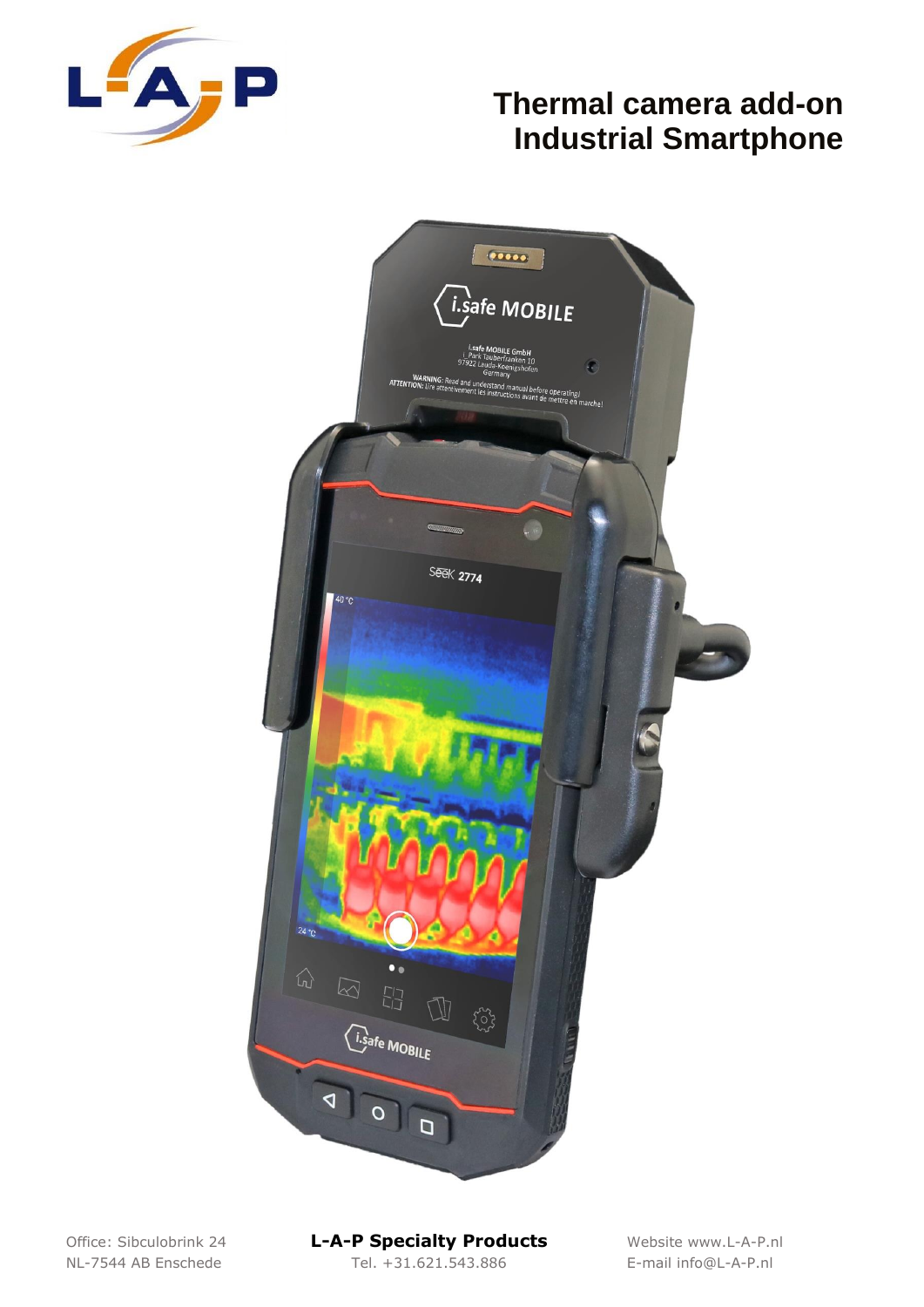



#### **Specifications**

| Detector resolution        | 200 (h) x 150 (v) pixels (30,000)          |
|----------------------------|--------------------------------------------|
| Focus                      | <b>Fixed focus</b>                         |
| Zoom                       | Digital zoom via App                       |
| Thermal sensitivity (NETD) | 65 mK (typical)                            |
| Frame rate                 | <9 Hz - 32 Hz                              |
| Scene dynamic range        | -40 °C - 330 °C                            |
| Temperature accuracy       | $\pm$ 7 °C and 7 % (at 5 °C to 140 °C)     |
|                            | $\pm$ 10 °C and 10 % (at 140 °C to 330 °C) |
| Detection range            | up to 300m                                 |
| Recognition range          | up to 75m                                  |
| Identification range       | up to 25m                                  |
| Environmental protection   | IP67                                       |
|                            | MIL-STD 810H                               |
| Operational environment    | From -10 $^{\circ}$ C to 60 $^{\circ}$ C   |
| Power supply               | Over the connected mobile device           |



ATEX (Europe) approved II 2G Ex ib IIC T4 Gb II 2D Ex ib IIIC T135°C Db

IECEx (International approved Ex ib IIC T4 Gb Ex ib IIIC T135°C Db



Office: Sibculobrink 24 **L-A-P Specialty Products** Website www.L-A-P.nl NL-7544 AB Enschede Tel. +31.621.543.886 E-mail info@L-A-P.nl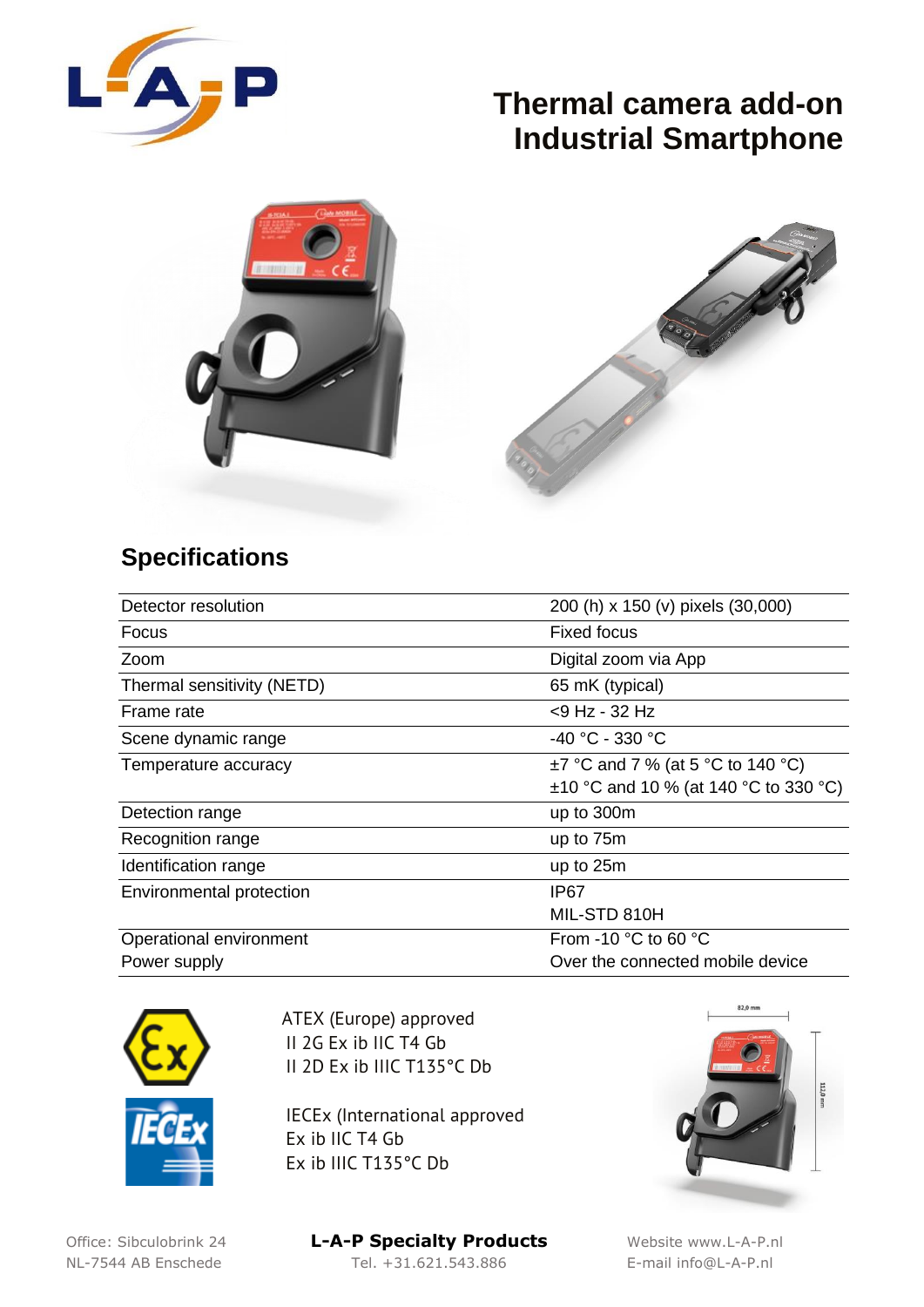



### **Specifications**

| Operating system    | Android™ 10                                                 |
|---------------------|-------------------------------------------------------------|
| Processor           | Qualcomm Snapdragon SDM660 Octa Core                        |
| Memory              | 4 GB RAM                                                    |
|                     | 64 GB internal memory                                       |
|                     | microSD to 128 GB                                           |
| Frequencies         | 2G GSM 850/900/1800/1900 MHz                                |
|                     | 3G WCDMA B1/2/4/5/8                                         |
|                     | 4G LTE-FDD: B1/B2/B3/B4/B5/B7/B8/B12                        |
|                     | MFBI/B13/B14/B17/B20/B25/B26/B28A/B28B/B29/B30/B66          |
|                     | 4G LTE-TDD: B38/B39/B40/B41                                 |
|                     | 4G LTE-TD: B34/B38                                          |
| <b>Dimensions</b>   | Size: 155 x 80 x 25 mm                                      |
|                     | Weight: 325 g                                               |
| Display             | 4,5" (11,43 cm) Gorilla Glass V3, usable with gloves        |
| <b>Battery</b>      | 3600 mAh, 3,8 V (replaceable)                               |
| Camera              | 13 MP AF rear, 5 MP FF front                                |
| Connectivity        | WiFi 2.4 GHz + WiFi 5.0 GHz: IEEE 802.11 a/b/g/n/ac/e/k/r/h |
|                     | with hotspot                                                |
|                     | Bluetooth <sup>®</sup> 5                                    |
|                     | GPS, A-GPS, Glonass, Beidou, Galileo                        |
|                     | <b>Near Field Communication</b>                             |
| Types of protection | IP68 dust-/waterproof                                       |
|                     | MIL-STD 810G                                                |
|                     | Usable from -20 °C to 60 °C                                 |

Office: Sibculobrink 24 **L-A-P Specialty Products** Website www.L-A-P.nl